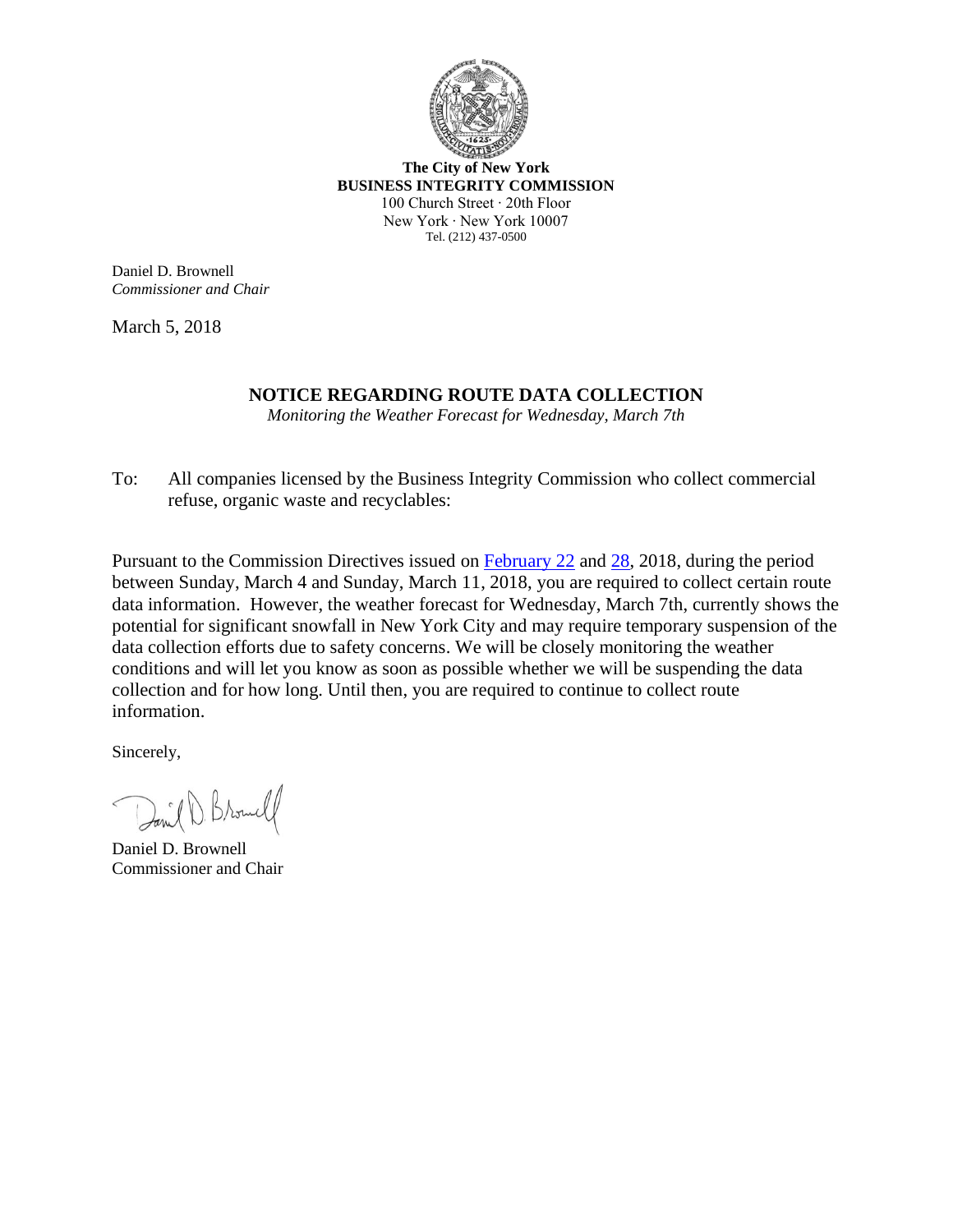

**The City of New York BUSINESS INTEGRITY COMMISSION** 100 Church Street ∙ 20th Floor New York ∙ New York 10007 Tel. (212) 437-0500

Daniel D. Brownell *Commissioner and Chair*

March 6, 2018

## **NOTICE REGARDING ROUTE DATA COLLECTION**

*Update on the Weather Forecast for Wednesday, March 7th*

To: All companies licensed by the Business Integrity Commission who collect commercial refuse, organic waste and recyclables:

We are writing to provide you with an update on the weather forecast as it relates to the collection of route information that is ongoing this week. This morning, the National Weather Service issued a Winter Storm Warning for New York City from Tuesday, March 6, 2018, at 10:00 p.m. until Thursday, March 8, 2018 at 4:00 a.m. The City is expected to receive 6 to 12 inches of snow, which can make it dangerous to drive. Given the forecast, out of safety concerns, **BIC is suspending the route data collection efforts from Tuesday, March 6 at 8:00 p.m. until Wednesday, March 7, 2018 at 5:00 p.m.** After this period, you must resume collecting route information until 5:00 p.m. on Sunday, March 11, 2018. If your operations are altered outside of this time period—either for suspended operations, or increased operations after the storm to make up for cancelled routes—report whatever activity that occurs. If circumstances change, BIC will update you.

Sincerely,

David Browll

Daniel D. Brownell Commissioner and Chair